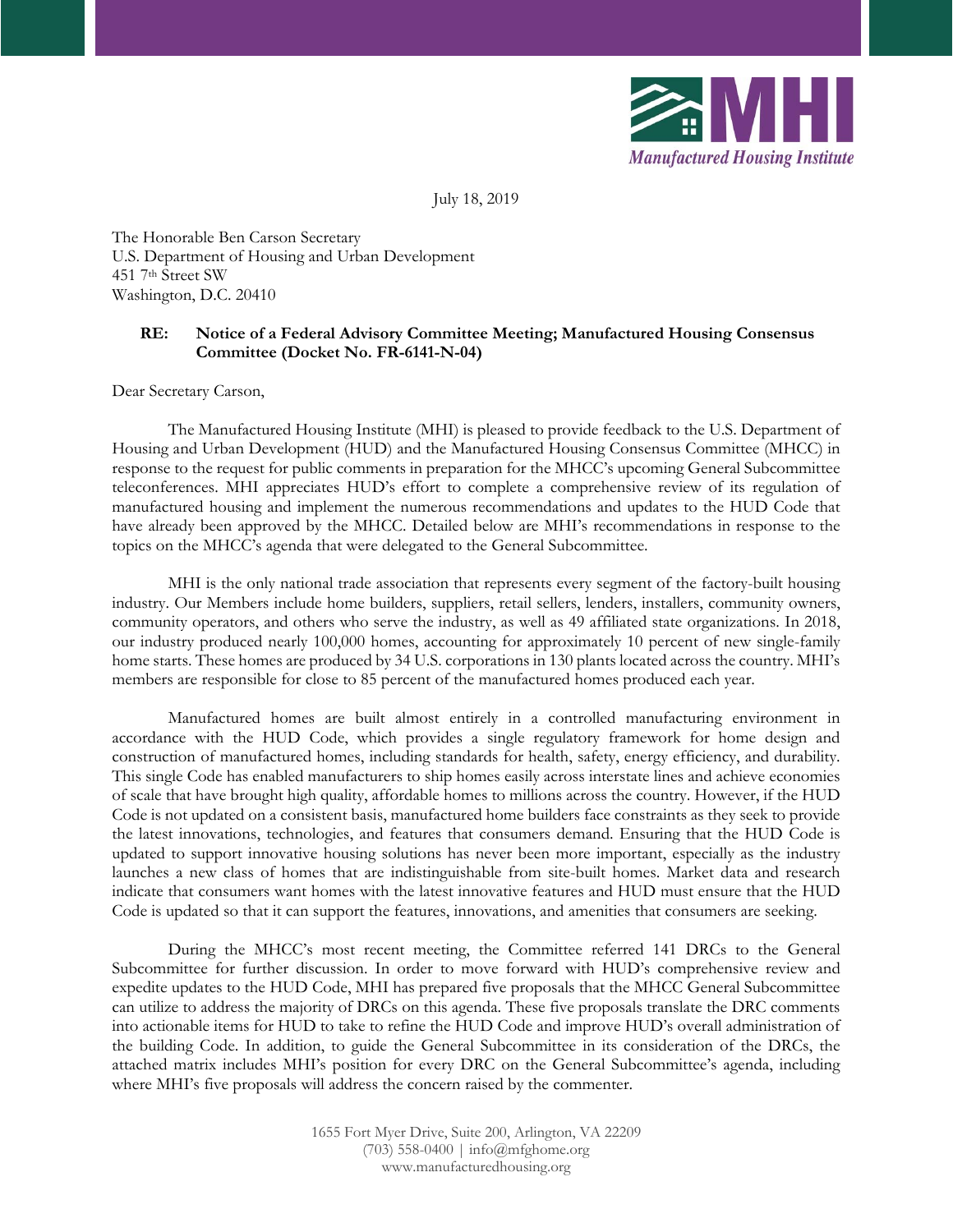### **1.) HUD Must Expedite the Administrative Process for Manufactured Housing**

**MHI proposes that HUD: (1) elevate the Office of Manufactured Housing Programs (OMHP) so that it is led by a Deputy Assistant Secretary who reports directly to the Federal Housing Administration (FHA) Commissioner; (2) increase the number of staff in the OMHP and assign a dedicated staff person who focuses on manufactured housing issues in both the Office of General Counsel (OGC) and the Office of Policy Development and Research (PD&R); (3) follow the statutory timeline for updates to the HUD Code and require the OGC and PD&R to act on MHCC recommendations within 60 days; and (4) conduct thorough economic and cost-benefit analyses before implementing any regulatory change.** 

Because updates to the HUD Code occur so infrequently, the Code does not adequately reflect industry trends and fails to incorporate MHCC recommendations in a timely manner. The internal process at HUD needs to be changed to ensure that its manufactured housing policies foster uniformity and ease of compliance, benefit consumers, minimize discrepancy with state and local codes, and promote innovation. To accomplish this objective, the Subcommittee should adopt MHI's proposal to ensure HUD expedites the administrative process for manufactured housing (bolded above). Adoption of this proposal would address the following DRCs: 3, 15, 23, 25, 30, 32, 34, 35, 36, 37, 42, 49, 66, 67, 77, 85, 199, 200, 201, 202, 203, 206, 207, 208, 209, 212, 213, 214, 215, 216, 217, 218, 219, 254, 255, 256, 257, 258, 259, 260, 279, 281, 282, 283, 285, and 286. MHI proposes that the MHCC adopt this administrative streamlining proposal in its entirety to expedite the administrative process within HUD so that updates to the HUD Code are made regularly.

The ability to utilize new technologies and materials, and to maintain the integrity of the uniform federal building Code, is dependent on a Code that is current. Recognizing this, in 2000 Congress passed the Manufactured Housing and Improvement Act (the Improvement Act), which was intended to improve the process for establishing, revising, enforcing, and updating the HUD Code. The law created the MHCC and included a process to facilitate updates to the HUD Code on a regular basis. Despite clear Congressional intent, HUD has failed to meet its statutory obligations when it comes to updating the HUD Code. Adoption of this proposal and implementation of it by HUD will ensure there is a better process and adequate resources for HUD to update the HUD Code regularly, reducing the significant backlog of updates approved by the MHCC that have not been implemented.

MHI believes that the delay in updating the HUD Code is the result of the OMHP's low priority placement within the Department's organizational hierarchy and the comingling of internal resources for manufactured housing Code updates with other HUD policy responsibilities. Because HUD serves as a codesetting body for manufactured home construction standards, such updates should be separate from other HUD actions and priorities. HUD Code changes must follow its own regulatory path and be prioritized separately from other unrelated HUD policy matters, so that updates to the manufactured housing building Code are not delayed by other HUD priorities. Such an approach was recommended by the Government Accountability Office in 2014 and by HUD's PD&R in 2019.<sup>1</sup> In its report five years ago, the GAO recommended that HUD "develop and implement a plan for updating construction and safety standards for manufactured homes on a timely, recurring basis to include: addressing unresolved issues related to defining and developing sufficient economic analyses tied to proposed changes to the construction and safety standards; and ensuring sufficient resources and capacity within HUD and the MHCC and its administering organization." Just this year, in its report to Congress, PD&R echoed the GAO's recommendations. It is past time for HUD to change its internal

<sup>1</sup> U.S. Gov't Accountability Office, GAO-14-410, Manufactured Housing: Efforts Needed to Enhance Program Effectiveness and Ensure Funding Stability (July 2, 2014). (See also U.S. Department of Housing and Urban Development, Report to Congress on the On-Site Completion of Construction for Manufactured Homes.)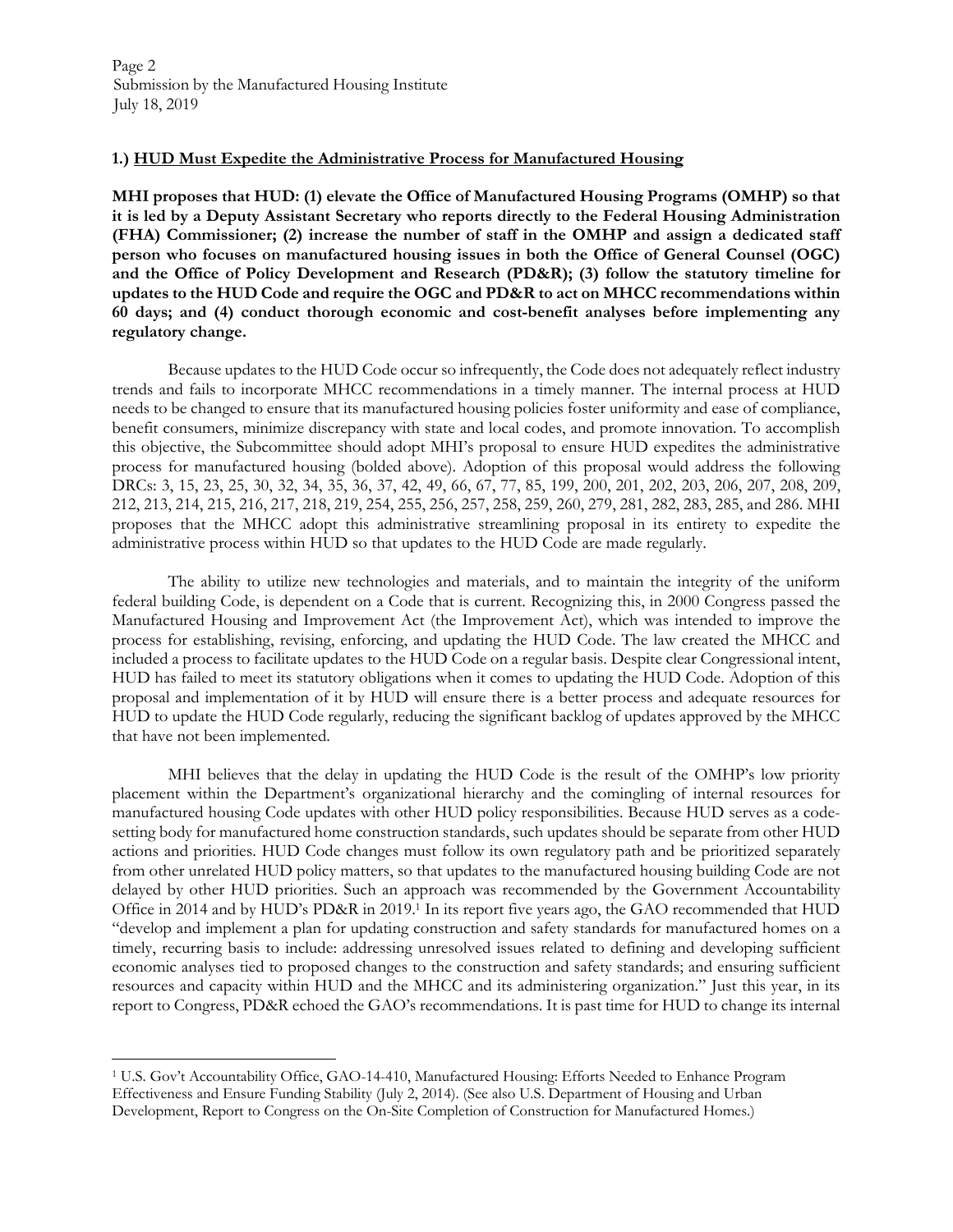Page 3 Submission by the Manufactured Housing Institute July 18, 2019

process for updating the HUD Code and MHI's proposal reflects the recommendations for updating HUD's process made by two government entities. Specifically:

- (1) The regulation of manufactured housing within HUD should be elevated from its current location within the Department and led by a Deputy Assistant Secretary that reports directly to the FHA Commissioner. The OMHP is not currently positioned within HUD to ensure that manufactured housing is at the center of policy discussions surrounding the Department's affordable housing mission. Because it is buried deep within HUD's bureaucracy, when discussions are held regarding the shortage of affordable housing, the important role of manufactured housing is often not a part of the conversation.
- (2) In addition to elevating the Office within HUD, it is critical that there is adequate staffing for HUD to fulfill its statutory obligation to update the Code in a timely manner. OMHP is severely understaffed and internal processes are not efficient within OGC and PD&R in prioritizing and finalizing rules, which has led to nearly a decade of delays in some circumstances. Each year, manufactured housing represents approximately 10 percent of all new single-family housing starts. However, OMHP has a staff of fewer than 15. In comparison, the Office of Single-Family Housing (SFH) has approximately 700 staff members but does not administer the building code for site-built homes. It is clear that more staff must be allocated to OMHP given the size of the manufactured housing market and HUD's responsibilities as a codemaking body. In addition, HUD's OGC and PD&R should have staff members dedicated to manufactured housing so that they can process MHCC proposals to update the HUD Code according to statutory timelines.
- (3) Every major standard-setting organization in the construction and building trades updates its model code regularly; the HUD Code should be no different. To accomplish this, it is imperative that HUD follow the statutory timeline for updates to the HUD Code and explicitly require the OGC and PD&R to act on MHCC recommendations within 60 days.
- (4) While MHI believes it is imperative that timely updates are made to the HUD Code, this should not come at the expense of thorough economic and cost-benefit analyses, as required by statute. This will ensure the HUD Code reflects innovation in the industry and minimizes costly regulatory review and compliance requirements. To maintain housing affordability, no changes should be made without a clear justification that the changes will lead to improvements that are in the best interest of consumers.

### **2.) The HUD Code Must Remain a Performance-Based Standard; DRCs that Call for Specific HUD Code Changes Must Be Submitted as Log Items**

**MHI proposes rejection of all DRCs that seek to move the HUD Code toward a prescriptive standard. In addition, all DRCs that suggest a technical change to the Code but are not accompanied by a specific, technical mark-up of the Code should be rejected and resubmitted as Log Items if they are to be considered.** 

The HUD Code is a performance-based standard that guarantees that all manufactured homes are built to comply with minimum design, construction, and safety requirements, while also preserving affordability.<sup>2</sup> Current HUD regulations are designed to encourage innovation and provide flexibility for alternative approaches during the design and construction of manufactured homes. This gives manufacturers, engineers, architects, and state agencies certain autonomy during the construction and installation process.

 <sup>2</sup> Id. at 5403(a)(1)(A)(iii).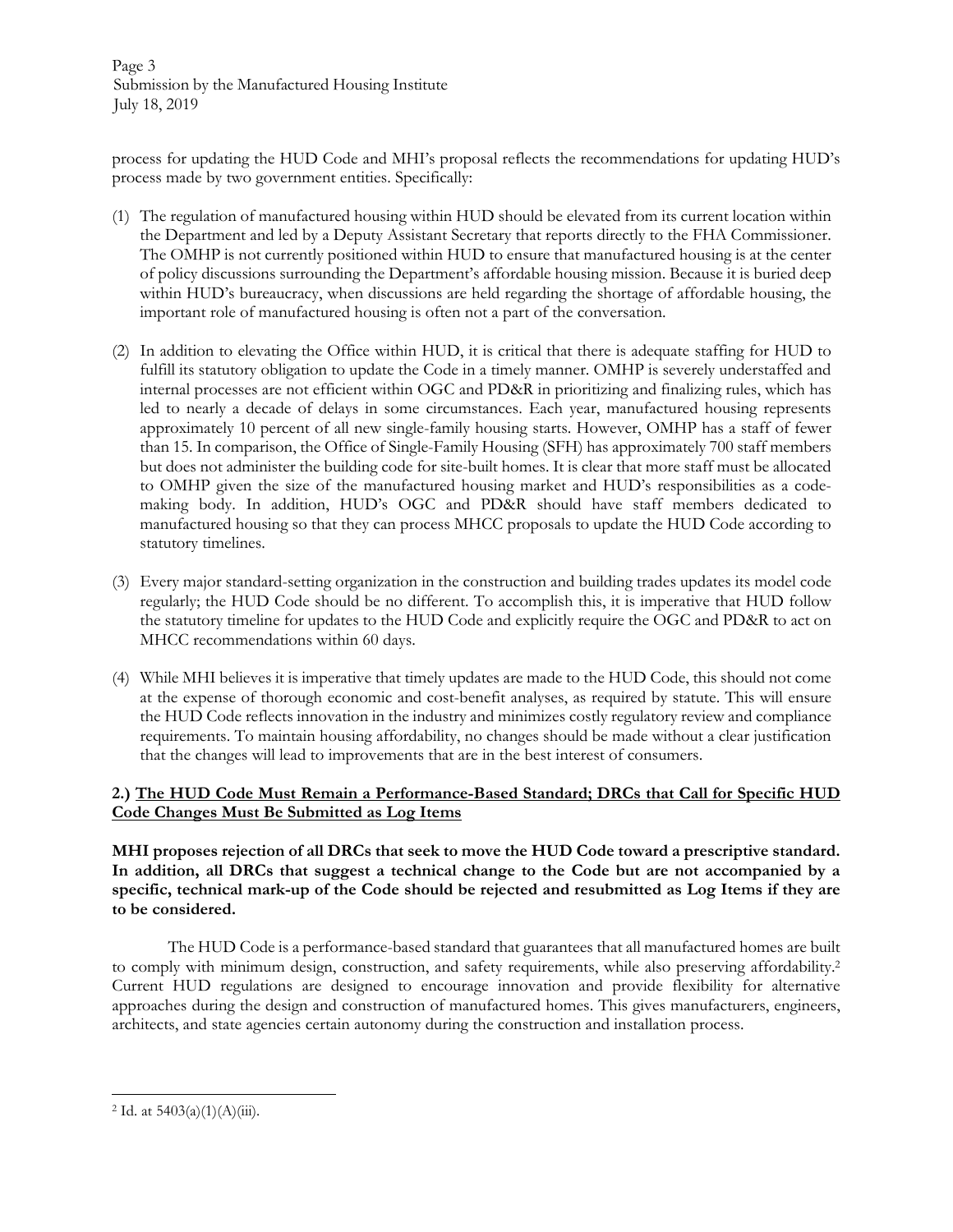Page 4 Submission by the Manufactured Housing Institute July 18, 2019

As the MHCC considers DRCs, it must reject recommendations that seek to move the HUD Code toward a prescriptive standard, such as DRC 41. Congressional intent under the MHCSS Act is clear that the HUD Code should be a performance-based standard.<sup>3</sup> The MHCC should reject DRCs that suggest the Code be prescriptive and reiterate that the HUD Code is a performance-based building code.

In addition, the Subcommittee should reject all DRCs that suggest a technical change to the Code but are not accompanied by a specific technical mark-up of the Code and require that recommendations are resubmitted as Log Items if they are to be considered (DRC 38, 44, 46, 47, 50, 51, 52, 54, 56, 57, 64, 65, 68, 69, 71, 72, 73, 74, 78, 210, 268, and 277). Log Items require a specific language proposal, including mark-up of the existing Code, Reason Statement, and Cost-Benefit Explanation. This rationale is important to consider to ensure that the performance-based building Code is preserved.

### **3.) HUD Should Have Exclusive Jurisdiction Over Energy Standards for Manufactured Homes**

**MHI Proposes that HUD (1) shall insist that DOE closely consult with HUD on energy standards for manufactured housing, as required by the Energy Independence and Security Act<sup>4</sup> ; (2) shall retain implementation and enforcement authority over all energy standards for manufactured housing<sup>5</sup> ; and (3) shall consider the unique design and factory construction techniques specific to manufactured housing.<sup>6</sup>**

While MHI supports efforts to improve energy efficiency in homes and buildings, each regulatory change must be carefully assessed and its impact quantified. As such, MHI strongly urges the MHCC to continue to reject efforts to transfer the authority to regulate energy standards for manufactured housing to the Department of Energy (DOE). For DRC items 21, 75, 76, 296, 297, MHI recommends that HUD: (1) insist that DOE closely consult with HUD on energy standards for manufactured housing, as required by the Energy Independence and Security Act; (2) shall retain implementation and enforcement authority over all energy standards for manufactured housing; and (3) consider the unique design and factory construction techniques specific to manufactured housing when updating energy standards. Specifically:

- (1) HUD must be closely involved in any efforts by the DOE to establish energy standards for manufactured housing. The law recognizes the importance of manufactured housing as a source of affordable housing. Not only is HUD responsible for regulating the quality, durability, and safety of manufactured homes, but it is also responsible for preserving and promoting affordability. When the DOE proposed a rule in June 2016 on energy efficiency standards for manufactured homes, it failed to adequately assess the impact the associated cost increase would have on consumers. The proposed rule would have increased manufactured home prices between three and ten percent, while producing negligible cost savings for consumers. The proposed rule missed the fact that the first buyer of an energy efficient home under the regulations would likely never receive economic benefit from the new standard. The features that the proposed rule would have required a consumer to purchase as a result of the new DOE standards would instead yield a negative return over the ownership period. This would have been an unfortunate result for most buyers, and particularly unfair to the manufactured home household but such a result could have been avoided if HUD, and the MHCC were closely involved in the DOE's effort.
- (2) According to statute, HUD has exclusive jurisdiction over all manufactured housing construction standards, including standards for energy efficiency. This means that while the Department of Energy

5 Id. at § 5403(g).

<sup>3</sup> Id. at § 5401(a).

<sup>4</sup> Id. at § 17071(a).

<sup>6</sup> Id. at 17071(b)(2)(A).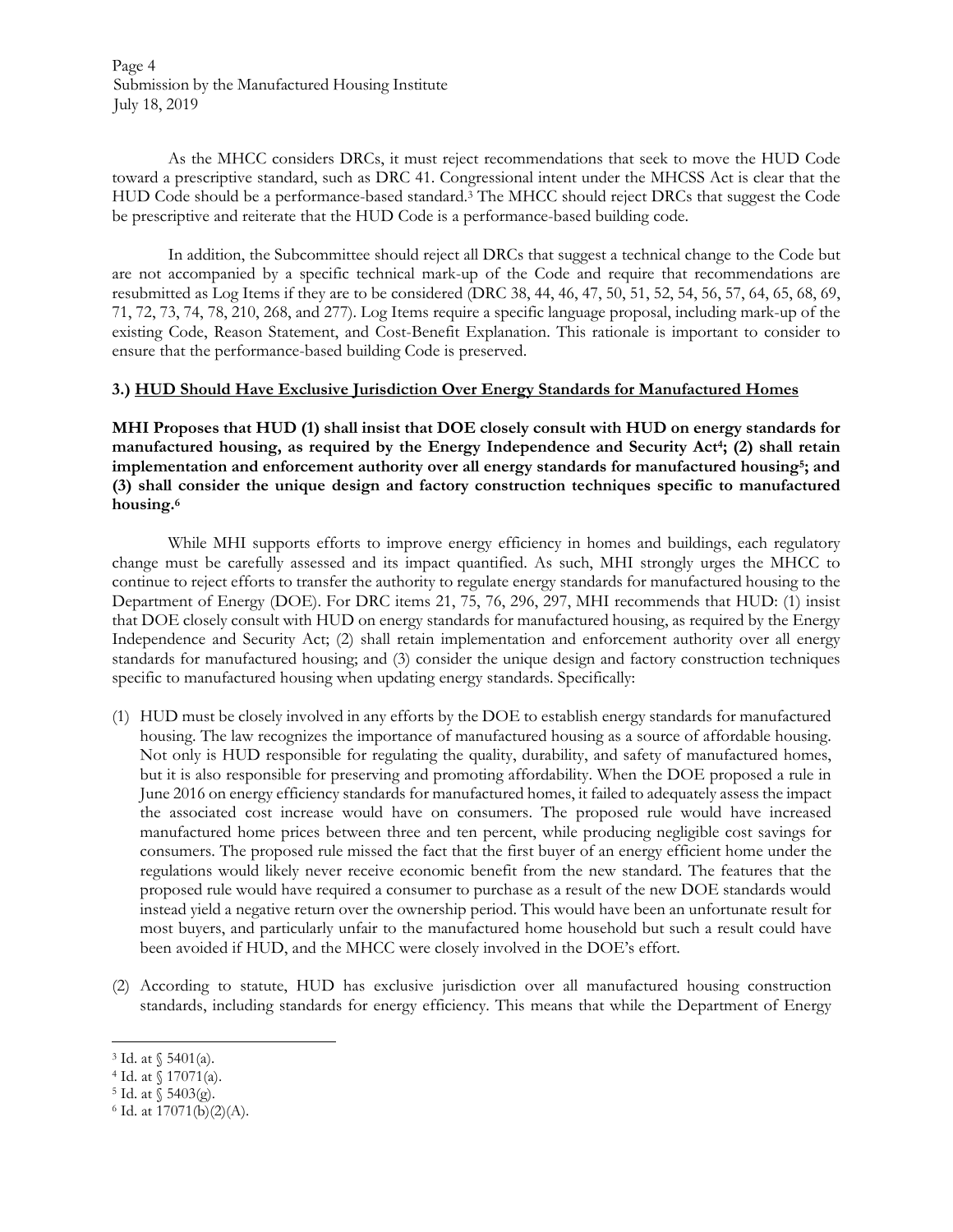(DOE) might develop energy efficiency standards, such proposals must be implemented by HUD and enforced by HUD through the HUD Code.

(3) Given the different design and production processes that are very specific to manufactured homes, the implications of any proposed energy efficiency standard on manufactured housing must be considered. Failure to provide such specific consideration could result in vast, detrimental consequences to manufactured homeowners, buyers, and manufacturers. For example, the standard the DOE proposed in 2016 had several requirements that conflicted with HUD Code, including requirements for: ceiling insulation, floor insulation, and floor decking; truss heel height; glazing of floor area; thermal envelope; mechanical ventilation; climate zones; thermostats; hot water piping; and return air ducts.

#### **4.) HUD Must Implement and Enforce its Enhanced Preemption Authority**

**MHI Proposes that HUD shall issue a revised and updated policy statement regarding the Department's position concerning preemption and state and local zoning, planning, or development restrictions that either severely limit or outright prohibit manufactured housing.** 

HUD needs to exercise its preemption authority when local regulatory construction standards and zoning, planning, or development policies adversely affect the placement of quality, affordable manufactured housing. While HUD has pursued individual cases where local jurisdictions have introduced construction and safety standards that are not consistent with the HUD Code or have imposed zoning and planning requirements that exclude HUD-compliant manufactured homes, MHI believes HUD must play a much greater role in this effort and has a congressional mandate to do so. HUD has jurisdictional authority to move beyond case-bycase enforcement and take an official policy position opposing state and local regulatory schemes that are inconsistent with Congressional intent.

In 1997, HUD determined it has authority under the MHCSS Act to issue a "Statement of Policy 1997- 1 State and Local Zoning Determinations Involving HUD Code" (the 1997 Policy Statement) that summarizes the Department's policy position concerning preemption and certain zoning decisions being made by state or local governments.<sup>7</sup> Following passage of the Improvement Act in 2000, which significantly strengthened HUD's preemptive authority, HUD clearly has the authority to make necessary updates to its original policy statement.<sup>8</sup> Consequently, MHI recommends that HUD update its 1997 Policy Statement because it was issued after enactment of the MHCSS Act, but before the passage of the Improvement Act, which would remedy issues raised in the following DRCs: 33, 62, 83, 84, 287, 290, 291, 298, and 299. Given that the Improvement Act expanded HUD's authority, MHI believes it is only appropriate for the Department to update its statement. Further, updating the 1997 Policy Statement would galvanize HUD's pledge to facilitate the availability of affordable manufactured homes and to increase homeownership for all Americans.<sup>9</sup>

### **5.) Financing Issues Must be Referred to FHA's Office of Single-Family Housing**

The MHCC only has jurisdiction over matters concerning the HUD Code. The financing of manufactured homes is unrelated to the HUD Code and the MHCC has no authority to act on any of the suggested changes. Because financing issues are critical, however, for those DRCs categorized as "Financing Issues" on the agenda (DRCs 229-246) MHI strongly recommends the MHCC General Subcommittee vote to refer these financing DRCs to FHA's Office of Single-Family Housing.

 7 62 Fed. Reg. 24337 (May 5, 1997).

<sup>8</sup> Pub. L. § 106-569.

<sup>&</sup>lt;sup>9</sup> 42 U.S.C. § 5401(b)(2).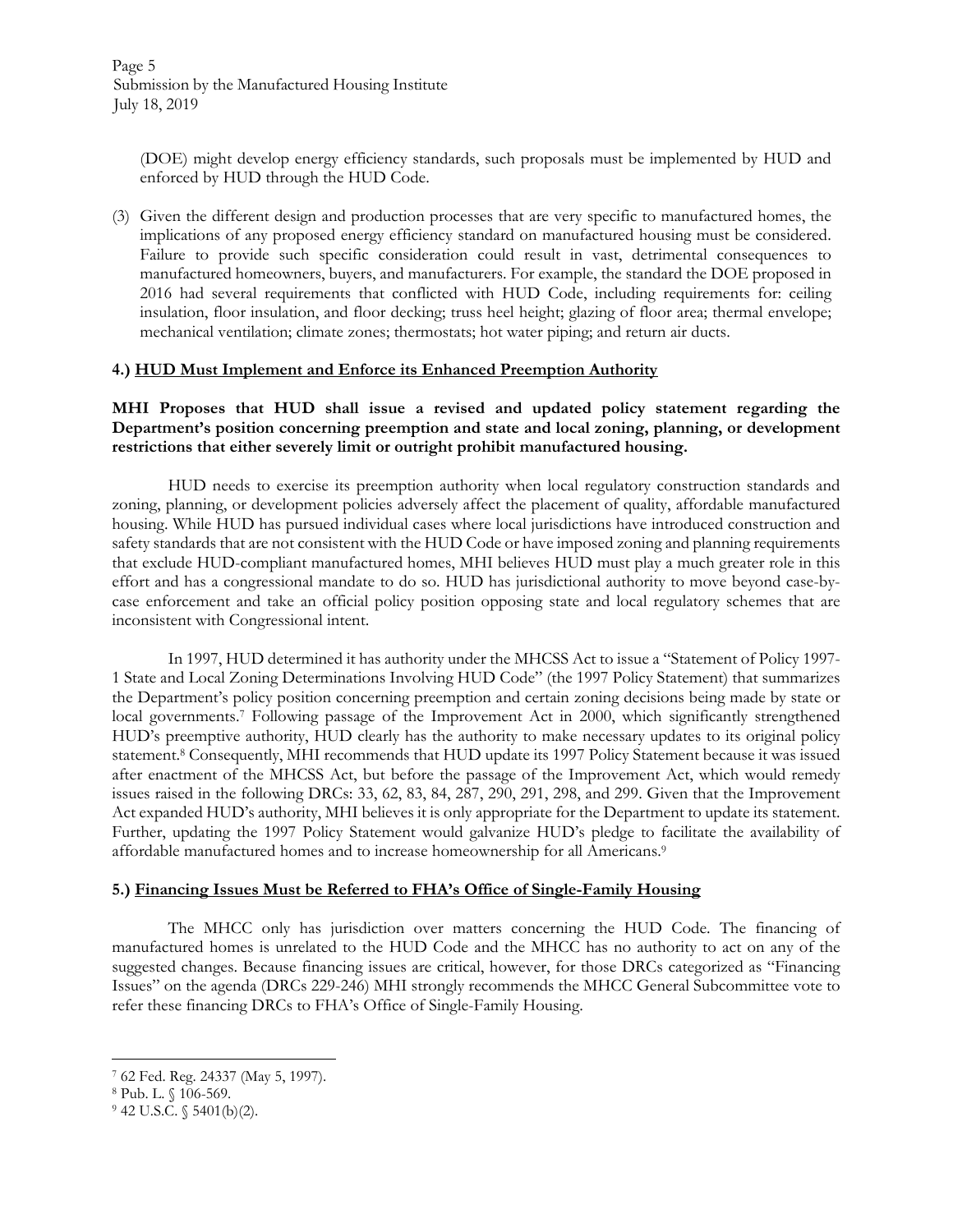Page 6 Submission by the Manufactured Housing Institute July 18, 2019

While the MHCC does not have jurisdiction over financing matters, it is still critically important that FHA revise the FHA Title I and II Programs to remove outdated and unnecessary regulatory hurdles that make it harder for manufactured home lenders and borrowers to access financing. The FHA Title I Program is crucial to manufactured home financing because nearly 75 percent of new homes are titled as personal property. However, this program is underutilized—and loan volumes continue to shrink—because outdated rules make it impractical as a financing option. For the FHA Title II Program, as the industry begins delivery of its new class of manufactured homes, revisions are particularly important. While there are efforts underway to support these new homes with financing comparable to site-built mortgages through the Fannie Mae MH Advantage and Freddie Mac CHOICEHome programs, the FHA Title II Program must be updated to provide similar options. Without access to financing, coupled with an outdated HUD Code that stifles innovation, many families are unable to attain the dream of homeownership. MHI has submitted detailed recommendations to the FHA in various comment letters about the importance of updating the Title I and Title II programs to make the programs more viable options for lenders and borrowers.

#### **Conclusion**

Manufactured homes remain the most affordable homeownership option available in the U.S. today. MHI looks forward to working with HUD to ensure that the MHCC's recommendations are integrated into the HUD Code as quickly as possible, which will not only encourage housing innovation, but also eliminate unnecessary regulatory barriers that impede consumer access to safe, affordable manufactured homes.

Sincerely,

ust Good

Lesli Gooch, Ph.D. Executive Vice President

Attachment: MHI DRC Recommendations Chart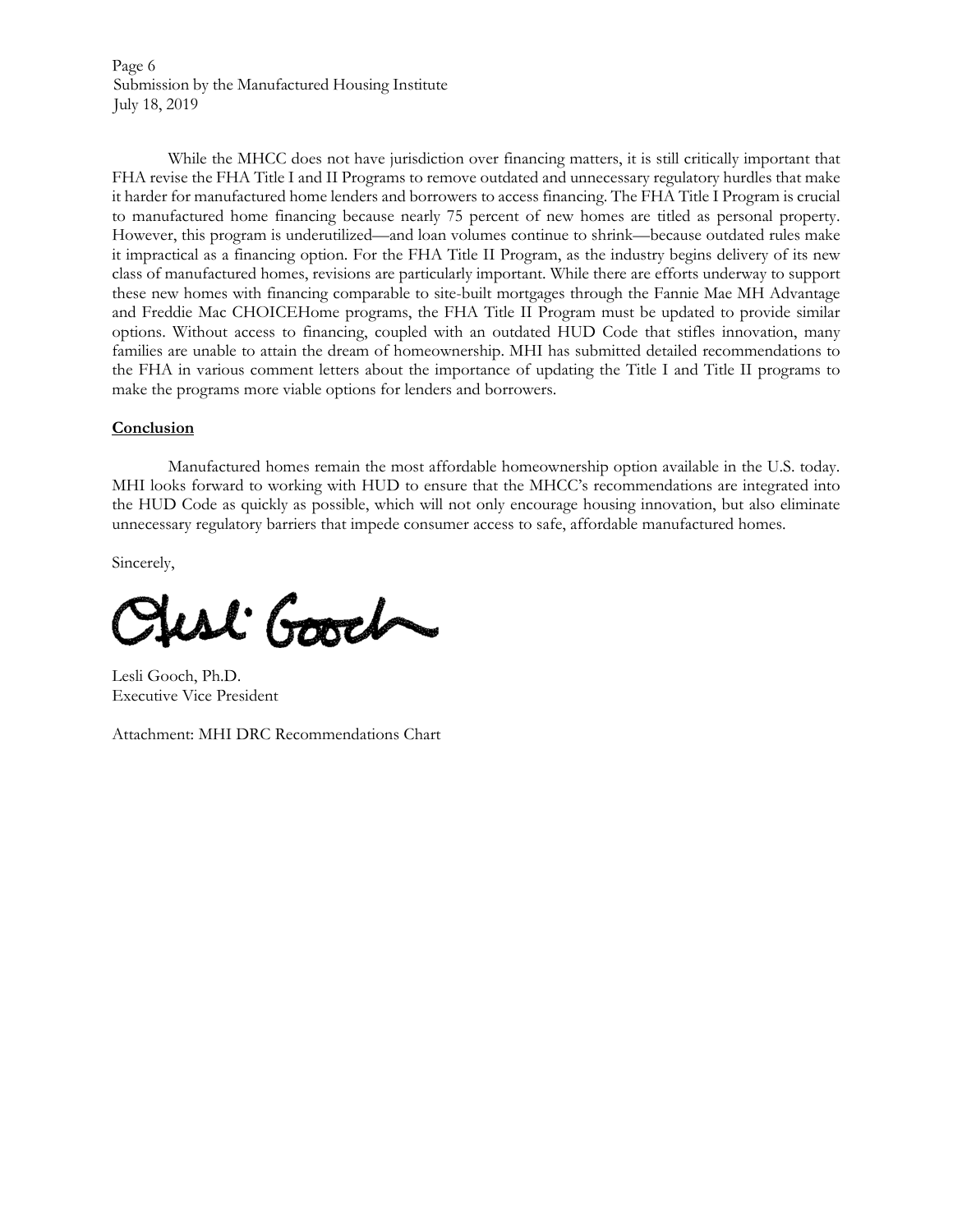| #              | <b>DRC</b> Number<br>(assigned by HUD) | <b>DRC</b> Category<br>(from HUD's tentative agenda)           | <b>MHI</b> Recommendation to the<br><b>General Subcommittee</b>                                                                                                                      |
|----------------|----------------------------------------|----------------------------------------------------------------|--------------------------------------------------------------------------------------------------------------------------------------------------------------------------------------|
| $\mathbf{1}$   | 3                                      | Regulatory Burden and Overreach                                | Adopt MHI Proposal #1 to streamline the process.                                                                                                                                     |
| 2              | $\overline{7}$                         | Regulatory Burden and Overreach                                | HUD should adhere to statute.                                                                                                                                                        |
| 3              | 15                                     | Regulatory Burden and Overreach                                | Adopt MHI Proposal #1 to streamline the process.                                                                                                                                     |
| $\overline{4}$ | 20                                     | Regulatory Burden and Overreach                                | Reject. 24 CFR 3282, Subpart I, "Consumer Complaints," is on<br>the docket of the Reg Enforcement Subcommittee.                                                                      |
| 5              | 21                                     | Regulatory Burden and Overreach                                | Adopt MHI Proposal #3 that HUD should have exclusive<br>jurisdiction over energy standards.                                                                                          |
| 6              | 23                                     | Regulatory Burden and Overreach                                | Adopt MHI Proposal #1 to streamline the process.                                                                                                                                     |
| 7              | 25                                     | General Comments About MH Construction and<br>Safety Standards | Adopt MHI Proposal #1 to streamline the process.                                                                                                                                     |
| 8              | 29                                     | <b>State Issue</b>                                             | HUD should adhere to statute.                                                                                                                                                        |
| 9              | 30                                     | General Comments About MH Construction and<br>Safety Standards | Adopt MHI Proposal #1 to streamline the process.                                                                                                                                     |
| 10             | 32                                     | General Comments About MH Construction and<br>Safety Standards | Adopt MHI Proposal #1 to streamline the process.                                                                                                                                     |
| 11             | 33                                     | General Comments About MH Construction and<br>Safety Standards | Adopt MHI Proposal #4 encouraging HUD to utilize its<br>enhanced preemption authority.                                                                                               |
| 12             | 34                                     | General Comments About MH Construction and<br>Safety Standards | Adopt MHI Proposal #1 to streamline the process.                                                                                                                                     |
| 13             | 35                                     | General Comments About MH Construction and<br>Safety Standards | Adopt MHI Proposal #1 to streamline the process.                                                                                                                                     |
| 14             | 36                                     | General Comments About MH Construction and<br>Safety Standards | Adopt MHI Proposal #1 to streamline the process.                                                                                                                                     |
| 15             | 37                                     | General Comments About MH Construction and<br>Safety Standards | Adopt MHI Proposal #1 to streamline the process.                                                                                                                                     |
| 16             | 38                                     | General Comments About MH Construction and<br>Safety Standards | Reject. DRC should be resubmitted as a Log Item.                                                                                                                                     |
| 17             | 39                                     | General Comments About MH Construction and<br>Safety Standards | Reject. HUD does not have authority to revise the International<br>Residential Code.                                                                                                 |
| 18             | 41                                     | General Comments About MH Construction and<br>Safety Standards | Adopt MHI Proposal #2 to ensure HUD Code remains a<br>performance-based building code.                                                                                               |
| 19             | 42                                     | General Comments About MH Construction and<br>Safety Standards | Adopt MHI Proposal #1 to streamline the process.                                                                                                                                     |
| 20             | 43                                     | General Comments About MH Construction and<br>Safety Standards | Reject. See HUD Letter dated March 15, 1990, saying that the<br>length of a fixed wall does not matter.                                                                              |
| 21             | 44                                     | General Comments About MH Construction and<br>Safety Standards | Reject. DRC should be resubmitted as a Log Item.                                                                                                                                     |
| 22             | 45                                     | General Comments About MH Construction and<br>Safety Standards | Reject. See Log Item 185, approved by the MHCC on<br>Wednesday, May 1, 2019.                                                                                                         |
| 23             | 46                                     | General Comments About MH Construction and<br>Safety Standards | Reject. DRC should be resubmitted as a Log Item.                                                                                                                                     |
| 24             | 47                                     | General Comments About MH Construction and<br>Safety Standards | Reject. DRC should be resubmitted as a Log Item.                                                                                                                                     |
| 25             | 49                                     | General Comments About MH Construction and<br>Safety Standards | Adopt MHI Proposal #1 to streamline the process.                                                                                                                                     |
| 26             | 50                                     | General Comments About MH Construction and<br>Safety Standards | Reject. DRC should be resubmitted as a Log Item. Also, 24 CFR<br>3282.14, "Alternative Construction of Manufactured Homes," is<br>on the docket of the Reg Enforcement Subcommittee. |
| 27             | 51                                     | General Comments About MH Construction and<br>Safety Standards | Reject. DRC should be resubmitted as a Log Item.                                                                                                                                     |
| 28             | 52                                     | General Comments About MH Construction and<br>Safety Standards | Reject. DRC should be resubmitted as a Log Item.                                                                                                                                     |
| 29             | 53                                     | General Comments About MH Construction and<br>Safety Standards | Reject. Log 198, which proposes revising the definition of<br>"manufactured home," is on the docket of the Reg Enforcement<br>Subcommittee.                                          |
| 30             | 54                                     | General Comments About MH Construction and<br>Safety Standards | Reject. DRC should be resubmitted as a Log Item.                                                                                                                                     |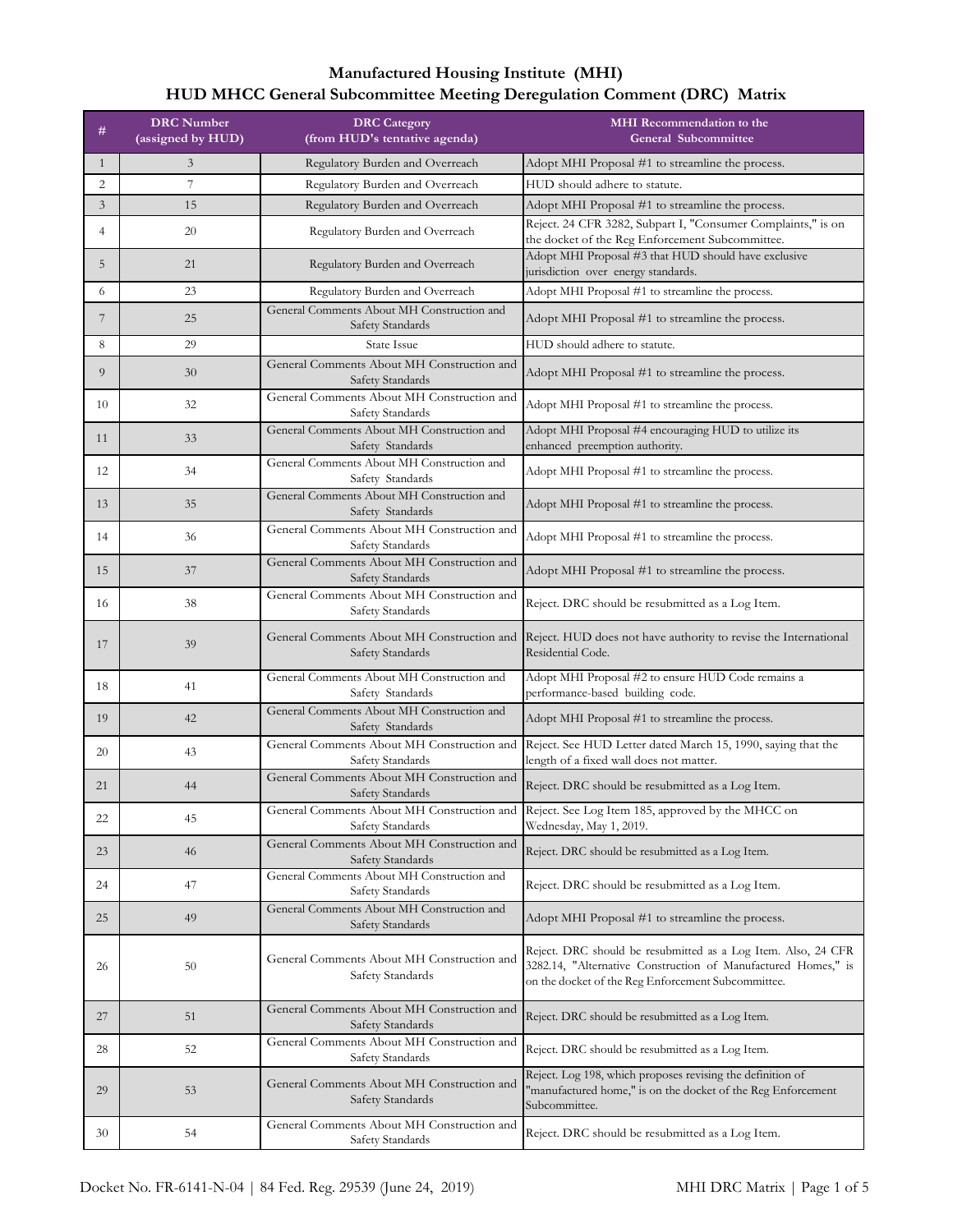| #  | <b>DRC</b> Number<br>(assigned by HUD) | <b>DRC</b> Category<br>(from HUD's tentative agenda)           | <b>MHI</b> Recommendation to the<br>General Subcommittee                                                                                                                                    |
|----|----------------------------------------|----------------------------------------------------------------|---------------------------------------------------------------------------------------------------------------------------------------------------------------------------------------------|
| 31 | 55                                     | General Comments About MH Construction and<br>Safety Standards | Reject. See Log Item 185, approved by the MHCC on<br>Wednesday, May 1, 2019.                                                                                                                |
| 32 | 56                                     | General Comments About MH Construction and<br>Safety Standards | Reject. DRC should be resubmitted as a Log Item.                                                                                                                                            |
| 33 | 57                                     | General Comments About MH Construction and<br>Safety Standards | Reject. DRC should be resubmitted as a Log Item.                                                                                                                                            |
| 34 | 60                                     | General Comments About MH Construction and<br>Safety Standards | Reject. The HUD Code is specific to manufactured housing.                                                                                                                                   |
| 35 | 61                                     | General Comments About MH Construction and<br>Safety Standards | Reject. The HUD Code is specific to manufactured housing.                                                                                                                                   |
| 36 | 62                                     | General Comments About MH Construction and<br>Safety Standards | Adopt MHI Proposal #4 encouraging HUD to utilize its<br>enhanced preemption authority.                                                                                                      |
| 37 | 64                                     | General Comments About MH Construction and<br>Safety Standards | Reject. DRC should be resubmitted as a Log Item.                                                                                                                                            |
| 38 | 65                                     | General Comments About MH Construction and<br>Safety Standards | Reject. DRC should be resubmitted as a Log Item. Also, 24 CFR<br>3282.14, "Alternative Construction of Manufactured Homes," is<br>on the docket of the Reg Enforcement Subcommittee.        |
| 39 | 66                                     | General Comments About MH Construction and<br>Safety Standards | Adopt MHI Proposal #1 to streamline the process.                                                                                                                                            |
| 40 | 67                                     | General Comments About MH Construction and<br>Safety Standards | Adopt MHI Proposal #1 to streamline the process.                                                                                                                                            |
| 41 | 68                                     | General Comments About MH Construction and<br>Safety Standards | Reject. DRC should be resubmitted as a Log Item.                                                                                                                                            |
| 42 | 69                                     | General Comments About MH Construction and<br>Safety Standards | Reject. DRC should be resubmitted as a Log Item.                                                                                                                                            |
| 43 | 70                                     | General Comments About MH Construction and<br>Safety Standards | Reject. The Manufactured Home Construction and Safety<br>Standards Act and the HUD Code do not apply to homes built<br>prior to June 15, 1976.                                              |
| 44 | 71                                     | General Comments About MH Construction and<br>Safety Standards | Reject. DRC should be resubmitted as a Log Item.                                                                                                                                            |
| 45 | 72                                     | General Comments About MH Construction and<br>Safety Standards | Reject. DRC should be resubmitted as a Log Item.                                                                                                                                            |
| 46 | 73                                     | General Comments About MH Construction and<br>Safety Standards | Reject. DRC should be resubmitted as a Log Item.                                                                                                                                            |
| 47 | 74                                     | General Comments About MH Construction and<br>Safety Standards | Reject. DRC should be resubmitted as a Log Item.                                                                                                                                            |
| 48 | 75                                     | General Comments About MH Construction and<br>Safety Standards | Adopt MHI Proposal #3 that HUD should have exclusive<br>jurisdiction over energy standards.                                                                                                 |
| 49 | 76                                     | Safety Standards                                               | General Comments About MH Construction and Adopt MHI Proposal #3 that HUD should have exclusive<br>jurisdiction over energy standards.                                                      |
| 50 | 77                                     | General Comments About MH Construction and<br>Safety Standards | Adopt MHI Proposal #1 to streamline the process.                                                                                                                                            |
| 51 | 78                                     | General Comments About MH Construction and<br>Safety Standards | Reject. DRC should be resubmitted as a Log Item.                                                                                                                                            |
| 52 | 79                                     | General Comments About MH Construction and<br>Safety Standards | Reject. The MHCC only has jurisdiction over matters concerning<br>the HUD Code, not requirements related to financing.                                                                      |
| 53 | 82                                     | General Comments About MH Construction and<br>Safety Standards | Reject. 24 CFR 3282.14, "Alternative Construction of<br>Manufactured Homes," and 24 CFR 3282, Subpart M, "On-site<br>Completion," are on the docket of the Reg Enforcement<br>Subcommittee. |
| 54 | 83                                     | General Comments About MH Construction and<br>Safety Standards | Adopt MHI Proposal #4 encouraging HUD to utilize its<br>enhanced preemption authority.                                                                                                      |
| 55 | 84                                     | General Comments About MH Construction and<br>Safety Standards | Adopt MHI Proposal #4 encouraging HUD to utilize its<br>enhanced preemption authority.                                                                                                      |
| 56 | 85                                     | General Comments About MH Construction and<br>Safety Standards | Adopt MHI Proposal #1 to streamline the process.                                                                                                                                            |
| 57 | 198                                    | Regulatory Burden and Overreach                                | Reject. The HUD Code is specific to manufactured housing.                                                                                                                                   |
| 58 | 199                                    | Regulatory Burden and Overreach                                | Adopt MHI Proposal #1 to streamline the process.                                                                                                                                            |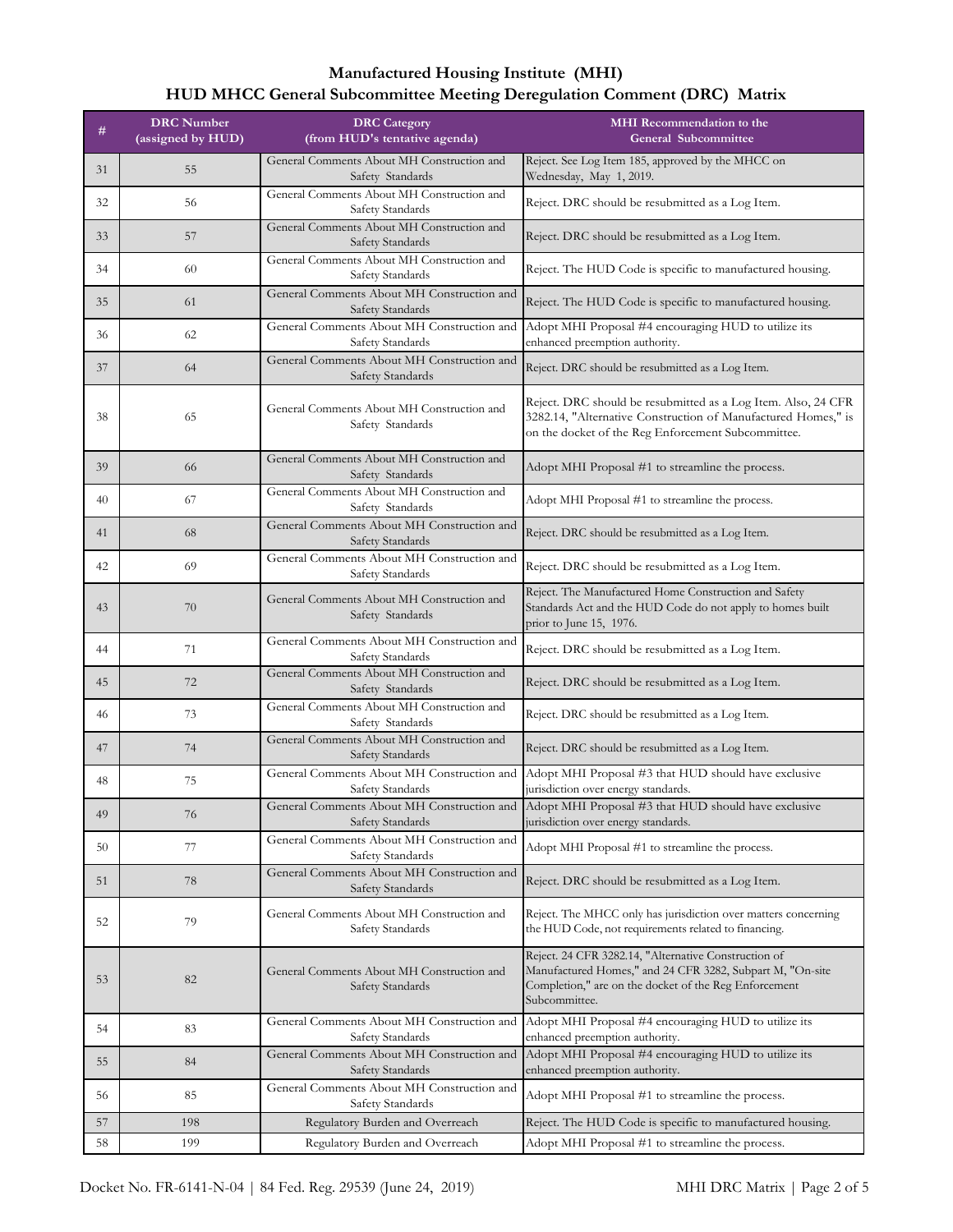| #  | <b>DRC</b> Number<br>(assigned by HUD) | <b>DRC</b> Category<br>(from HUD's tentative agenda) | <b>MHI</b> Recommendation to the<br><b>General Subcommittee</b>                                                                                                                        |
|----|----------------------------------------|------------------------------------------------------|----------------------------------------------------------------------------------------------------------------------------------------------------------------------------------------|
| 59 | 200                                    | Regulatory Burden and Overreach                      | Adopt MHI Proposal #1 to streamline the process.                                                                                                                                       |
| 60 | 201                                    | Regulatory Burden and Overreach                      | Adopt MHI Proposal #1 to streamline the process.                                                                                                                                       |
| 61 | 202                                    | Regulatory Burden and Overreach                      | Adopt MHI Proposal #1 to streamline the process.                                                                                                                                       |
| 62 | 203                                    | Regulatory Burden and Overreach                      | Adopt MHI Proposal #1 to streamline the process.                                                                                                                                       |
| 63 | 204                                    | Regulatory Burden and Overreach                      | HUD should adhere to statute.                                                                                                                                                          |
| 64 | 205                                    | Regulatory Burden and Overreach                      | HUD should adhere to statute.                                                                                                                                                          |
| 65 | 206                                    | Regulatory Burden and Overreach                      | Adopt MHI Proposal #1 to streamline the process.                                                                                                                                       |
| 66 | 207                                    | Regulatory Burden and Overreach                      | Adopt MHI Proposal #1 to streamline the process.                                                                                                                                       |
| 67 | 208                                    | Regulatory Burden and Overreach                      | Adopt MHI Proposal #1 to streamline the process.                                                                                                                                       |
| 68 | 209                                    | Regulatory Burden and Overreach                      | Adopt MHI Proposal #1 to streamline the process.                                                                                                                                       |
| 69 | 210                                    | Regulatory Burden and Overreach                      | Reject. DRC should be resubmitted as a Log Item.                                                                                                                                       |
| 70 | 211                                    | Regulatory Burden and Overreach                      | Reviewed and considered. No further action needed.                                                                                                                                     |
| 71 | 212                                    | Regulatory Burden and Overreach                      | Adopt MHI Proposal #1 to streamline the process.                                                                                                                                       |
| 72 | 213                                    | Regulatory Burden and Overreach                      | Adopt MHI Proposal #1 to streamline the process.                                                                                                                                       |
| 73 | 214                                    | Regulatory Burden and Overreach                      | Adopt MHI Proposal #1 to streamline the process.                                                                                                                                       |
| 74 | 215                                    | Regulatory Burden and Overreach                      | Adopt MHI Proposal #1 to streamline the process.                                                                                                                                       |
| 75 | 216                                    | Regulatory Burden and Overreach                      | Adopt MHI Proposal #1 to streamline the process.                                                                                                                                       |
| 76 | 217                                    | Regulatory Burden and Overreach                      | Adopt MHI Proposal #1 to streamline the process.                                                                                                                                       |
| 77 | 218                                    | Regulatory Burden and Overreach                      | Adopt MHI Proposal #1 to streamline the process.                                                                                                                                       |
| 78 | 219                                    | Regulatory Burden and Overreach                      | Adopt MHI Proposal #1 to streamline the process.                                                                                                                                       |
| 79 | 228                                    | <b>State Issue</b>                                   | Reject. HUD clarified the RV exemption in its Final Rule<br>published in the Federal Register last November. See 83 Fed. Reg.<br>57677 (November 16, 2018).                            |
| 80 | 229                                    | Financing Issues                                     | Adopt MHI Proposal #5. Refer to FHA Office of Single-Family<br>Housing. The MHCC only has jurisdiction over matters<br>concerning the HUD Code, not requirements related to financing. |
| 81 | 230                                    | Financing Issues                                     | Adopt MHI Proposal #5. Refer to FHA Office of Single-Family<br>Housing. The MHCC only has jurisdiction over matters concerning<br>the HUD Code, not requirements related to financing. |
| 82 | 231                                    | Financing Issues                                     | Adopt MHI Proposal #5. Refer to FHA Office of Single-Family<br>Housing. The MHCC only has jurisdiction over matters concerning<br>the HUD Code, not requirements related to financing. |
| 83 | 232                                    | Financing Issues                                     | Adopt MHI Proposal #5. Refer to FHA Office of Single-Family<br>Housing. The MHCC only has jurisdiction over matters concerning<br>the HUD Code, not requirements related to financing. |
| 84 | 233                                    | Financing Issues                                     | Adopt MHI Proposal #5. Refer to FHA Office of Single-Family<br>Housing. The MHCC only has jurisdiction over matters concerning<br>the HUD Code, not requirements related to financing. |
| 85 | 234                                    | Financing Issues                                     | Adopt MHI Proposal #5. Refer to FHA Office of Single-Family<br>Housing. The MHCC only has jurisdiction over matters concerning<br>the HUD Code, not requirements related to financing. |
| 86 | 235                                    | Financing Issues                                     | Adopt MHI Proposal #5. Refer to FHA Office of Single-Family<br>Housing. The MHCC only has jurisdiction over matters concerning<br>the HUD Code, not requirements related to financing. |
| 87 | 236                                    | <b>Financing Issues</b>                              | Adopt MHI Proposal #5. Refer to FHA Office of Single-Family<br>Housing. The MHCC only has jurisdiction over matters concerning<br>the HUD Code, not requirements related to financing. |
| 88 | 237                                    | Financing Issues                                     | Adopt MHI Proposal #5. Refer to FHA Office of Single-Family<br>Housing. The MHCC only has jurisdiction over matters concerning<br>the HUD Code, not requirements related to financing. |
| 89 | 238                                    | Financing Issues                                     | Adopt MHI Proposal #5. Refer to FHA Office of Single-Family<br>Housing. The MHCC only has jurisdiction over matters concerning<br>the HUD Code, not requirements related to financing. |
| 90 | 239                                    | Financing Issues                                     | Adopt MHI Proposal #5. Refer to FHA Office of Single-Family<br>Housing. The MHCC only has jurisdiction over matters concerning<br>the HUD Code, not requirements related to financing. |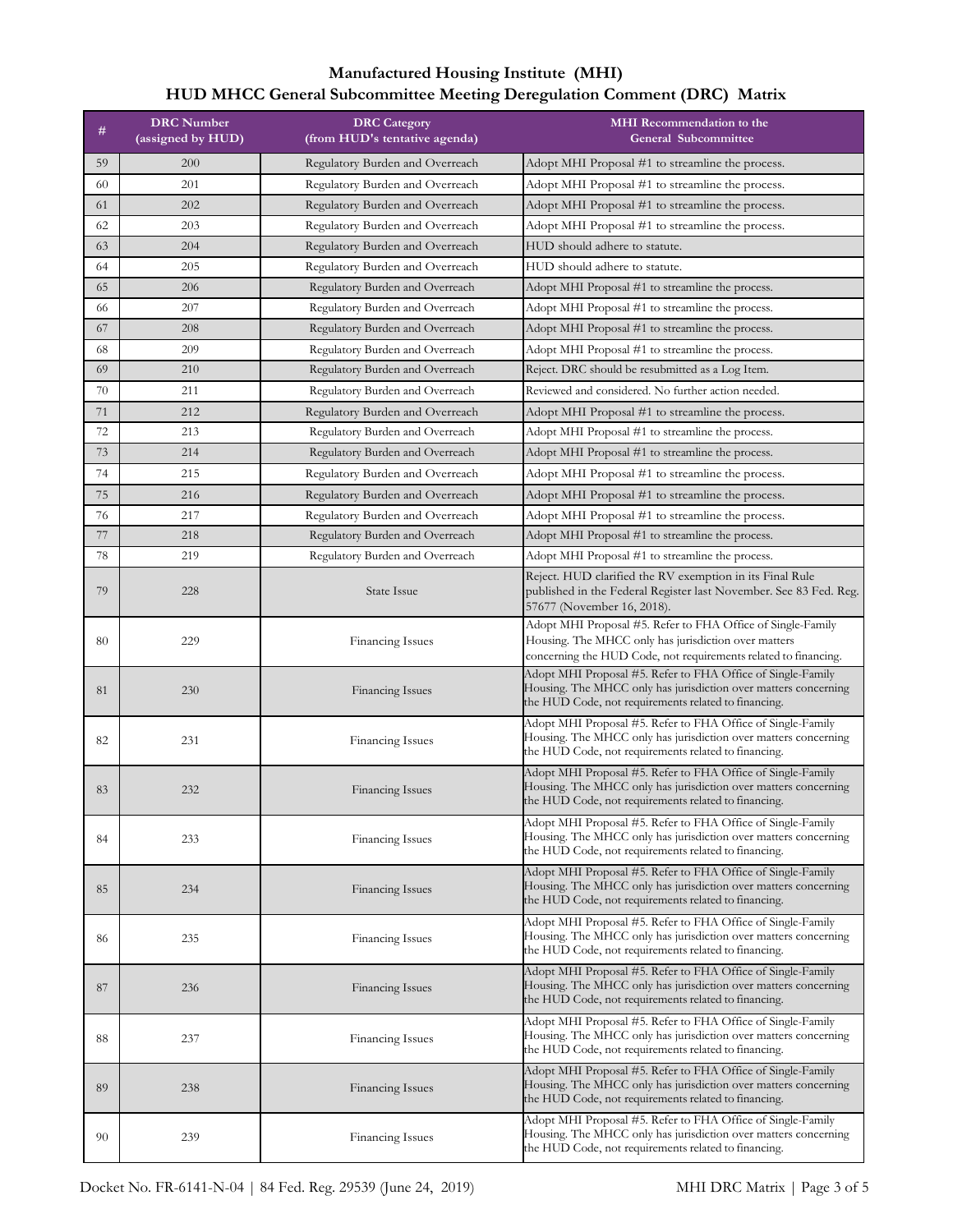| #   | <b>DRC</b> Number | <b>DRC</b> Category           | <b>MHI</b> Recommendation to the                                                                                                                                                       |
|-----|-------------------|-------------------------------|----------------------------------------------------------------------------------------------------------------------------------------------------------------------------------------|
|     | (assigned by HUD) | (from HUD's tentative agenda) | <b>General Subcommittee</b>                                                                                                                                                            |
| 91  | 240               | Financing Issues              | Adopt MHI Proposal #5. Refer to FHA Office of Single-Family<br>Housing. The MHCC only has jurisdiction over matters concerning<br>the HUD Code, not requirements related to financing. |
| 92  | 241               | Financing Issues              | Adopt MHI Proposal #5. Refer to FHA Office of Single-Family<br>Housing. The MHCC only has jurisdiction over matters concerning<br>the HUD Code, not requirements related to financing. |
| 93  | 242               | Financing Issues              | Adopt MHI Proposal #5. Refer to FHA Office of Single-Family<br>Housing. The MHCC only has jurisdiction over matters concerning<br>the HUD Code, not requirements related to financing. |
| 94  | 243               | Financing Issues              | Adopt MHI Proposal #5. Refer to FHA Office of Single-Family<br>Housing. The MHCC only has jurisdiction over matters concerning<br>the HUD Code, not requirements related to financing. |
| 95  | 244               | Financing Issues              | Adopt MHI Proposal #5. Refer to FHA Office of Single-Family<br>Housing. The MHCC only has jurisdiction over matters concerning<br>the HUD Code, not requirements related to financing. |
| 96  | 245               | <b>Financing Issues</b>       | Adopt MHI Proposal #5. Refer to FHA Office of Single-Family<br>Housing. The MHCC only has jurisdiction over matters concerning<br>the HUD Code, not requirements related to financing. |
| 97  | 246               | Financing Issues              | Adopt MHI Proposal #5. Refer to FHA Office of Single-Family<br>Housing. The MHCC only has jurisdiction over matters concerning<br>the HUD Code, not requirements related to financing. |
| 98  | 254               | OMHP Administration           | Adopt MHI Proposal #1 to streamline the process.                                                                                                                                       |
| 99  | 255               | OMHP Administration           | Adopt MHI Proposal #1 to streamline the process.                                                                                                                                       |
| 100 | 256               | OMHP Administration           | Adopt MHI Proposal #1 to streamline the process.                                                                                                                                       |
| 101 | 257               | <b>OMHP</b> Administration    | Adopt MHI Proposal #1 to streamline the process.                                                                                                                                       |
| 102 | 258               | <b>OMHP</b> Administration    | Adopt MHI Proposal #1 to streamline the process.                                                                                                                                       |
| 103 | 259               | <b>OMHP</b> Administration    | Adopt MHI Proposal #1 to streamline the process.                                                                                                                                       |
| 104 | 260               | <b>State Issue</b>            | Adopt MHI Proposal #1 to streamline the process.                                                                                                                                       |
| 105 | 261               | State Issue                   | Reviewed and considered. No further action needed.                                                                                                                                     |
| 106 | 262               | <b>State Issue</b>            | HUD should adhere to statute.                                                                                                                                                          |
| 107 | 263               | <b>State Issue</b>            | Reviewed and considered. No further action needed.                                                                                                                                     |
| 108 | 264               | <b>State Issue</b>            | Reviewed and considered. No further action needed.                                                                                                                                     |
| 109 | 265               | State Issue                   | Reviewed and considered. No further action needed.                                                                                                                                     |
| 110 | 266               | Regulatory Benefits           | Reject. The HUD Code should not include special provisions<br>based on the homeowner or tenant's age.                                                                                  |
| 111 | 267               | Regulatory Benefits           | Reject. The HUD Code is specific to manufactured housing.                                                                                                                              |
| 112 | 268               | Regulatory Benefits           | Reject. DRC should be resubmitted as a Log Item.                                                                                                                                       |
| 113 | 269               | <b>Regulatory Benefits</b>    | Reviewed and considered. No further action needed.                                                                                                                                     |
| 114 | 271               | <b>Regulatory Benefits</b>    | Reviewed and considered. No further action needed.                                                                                                                                     |
| 115 | 273               | <b>Regulatory Benefits</b>    | Reviewed and considered. No further action needed.                                                                                                                                     |
| 116 | 274               | <b>Regulatory Benefits</b>    | Reviewed and considered. No further action needed.                                                                                                                                     |
| 117 | 275               | <b>Regulatory Benefits</b>    | Reject. The HUD Code is specific to manufactured housing.                                                                                                                              |
| 118 | 276               | <b>Regulatory Benefits</b>    | Reject. The HUD Code is specific to manufactured housing.                                                                                                                              |
| 119 | 277               | <b>Regulatory Benefits</b>    | Reject. DRC should be resubmitted as a Log Item.                                                                                                                                       |
| 120 | 278               | <b>Regulatory Benefits</b>    | Reviewed and considered. No further action needed.                                                                                                                                     |
| 121 | 279               | <b>Regulatory Benefits</b>    | Adopt MHI Proposal #1 to streamline the process.                                                                                                                                       |
| 122 | 280               | <b>Regulatory Benefits</b>    | Reviewed and considered. No further action needed.                                                                                                                                     |
| 123 | 281               | <b>MHCC</b> Issues            | Adopt MHI Proposal #1 to streamline the process.                                                                                                                                       |
| 124 | 282               | <b>MHCC</b> Issues            | Adopt MHI Proposal #1 to streamline the process.                                                                                                                                       |
| 125 | 283               | MHCC Issues                   | Adopt MHI Proposal #1 to streamline the process.                                                                                                                                       |
| 126 | 284               | <b>MHCC</b> Issues            | See written statements submitted by the Mississippi Manufactured<br>Housing Association on April 5, 2007, and February 26, 2018.                                                       |
| 127 | 285               | <b>MHCC</b> Issues            | Adopt MHI Proposal #1 to streamline the process.                                                                                                                                       |